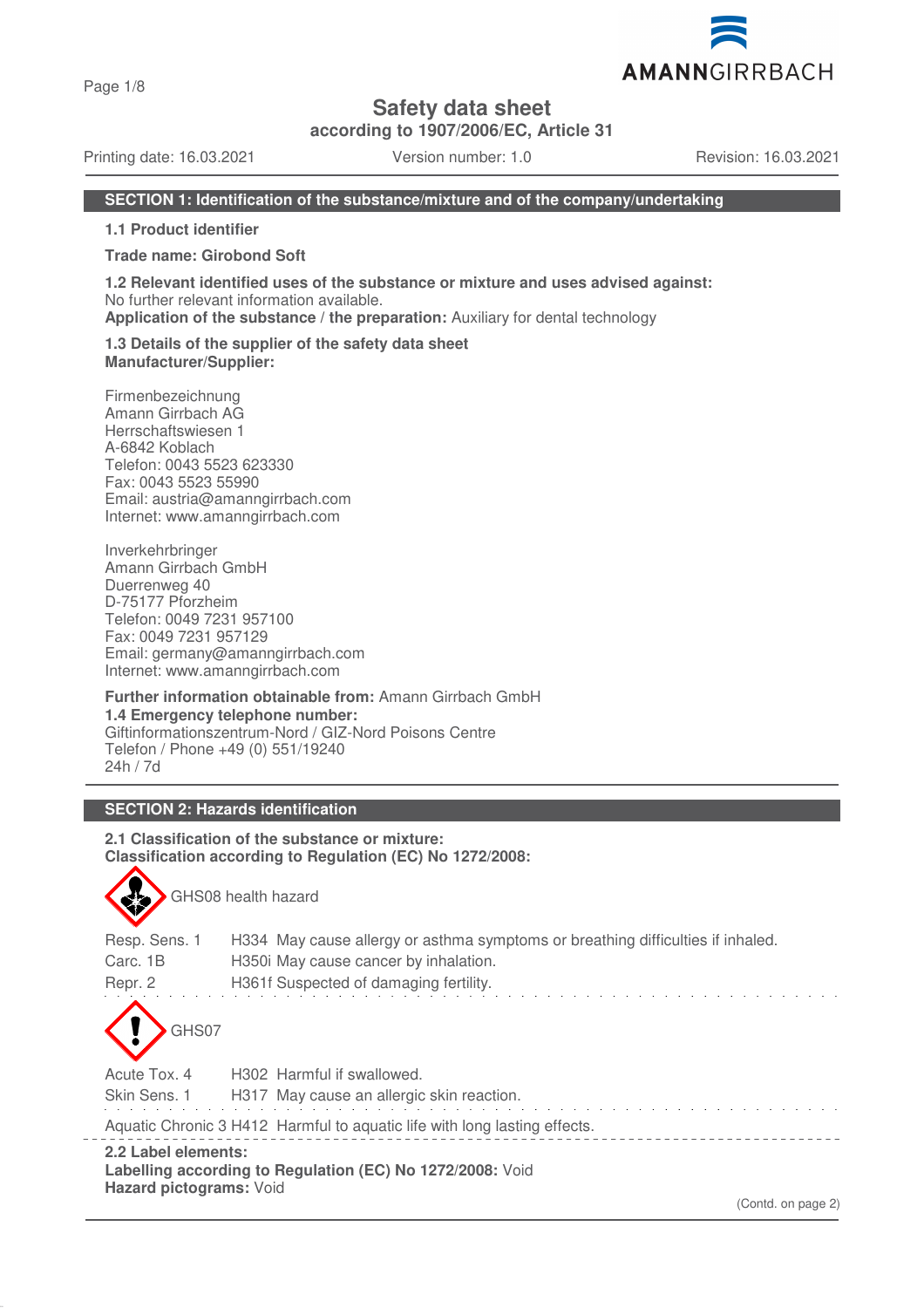Page 2/8

**Safety data sheet**

**according to 1907/2006/EC, Article 31**

Printing date: 16.03.2021 Version number: 1.0 Revision: 16.03.2021

AMANNGIRRBACH

**Trade name: Girobond Soft**

(Contd. of page 1)

**Signal word:** Void **Hazard statements:** Void **Precautionary statements:** Void **Additional information:** Metals in massive form, alloys, mixtures containing polymers and mixtures containing elastomers do not

require a label according to this Annex, if they do not present a hazard to human health by inhalation, ingestion or contact with skin or to the aquatic environment in the form in which they are placed on the market, although classified as hazardous in accordance with the criteria of this Annex. (Regulation (EC) No 1272/2008, Annex I, 1.3.4.1.)

**2.3 Other hazards: Results of PBT and vPvB assessment: PBT:** Not applicable. **vPvB:** Not applicable.

#### **SECTION 3: Composition/information on ingredients**

## **3.2 Mixtures**

**Description:** Mixture of substances listed below with nonhazardous additions.

### **Dangerous components:**

| CAS: 7440-48-4            | cobalt                                                                                     | 50-100%     |
|---------------------------|--------------------------------------------------------------------------------------------|-------------|
| EINECS: 231-158-0         | $\diamondsuit$ Resp. Sens. 1B, H334; Carc. 1B, H350i; Repr. 2, H361f; $\diamondsuit$ Acute |             |
|                           | Reg.nr.: 01-2119517392-44 Tox. 4, H302; Skin Sens. 1, H317; Aquatic Chronic 3, H412        |             |
| CAS: 7440-47-3            | chromium                                                                                   | $25 - 50%$  |
| EINECS: 231-157-5         | substance with a Community workplace exposure limit                                        |             |
| Reg.nr.: 01-2119485652-31 |                                                                                            |             |
| CAS: 7440-33-7            | tungsten                                                                                   | $2.5 - 10%$ |
| EINECS: 231-143-9         | substance with a Community workplace exposure limit                                        |             |
| CAS: 7439-98-7            | molybdenum                                                                                 | $2.5 - 10%$ |
| EINECS: 231-107-2         | substance with a Community workplace exposure limit                                        |             |
| Reg.nr.: 01-2119472304    |                                                                                            |             |
| CAS: 7440-21-3            | silicon                                                                                    | $1 - 2.5%$  |
| EINECS: 231-130-8         | substance with a Community workplace exposure limit                                        |             |
|                           | Additional information: For the wording of the listed hazard phrases refer to section 16.  |             |
|                           |                                                                                            |             |

#### **SECTION 4: First aid measures**

#### **4.1 Description of first aid measures:**

**General information:**

Take affected persons out into the fresh air.

Do not leave affected persons unattended.

**After inhalation:** Supply fresh air; consult doctor in case of complaints.

**After skin contact:** Immediately wash with water and soap and rinse thoroughly.

#### **After eye contact:**

Rinse opened eye for several minutes under running water.

Call a doctor immediately.

**After swallowing:** Call a doctor immediately.

**4.2 Most important symptoms and effects, both acute and delayed:**

No further relevant information available.

**4.3 Indication of any immediate medical attention and special treatment needed:**

No further relevant information available.

(Contd. on page 3)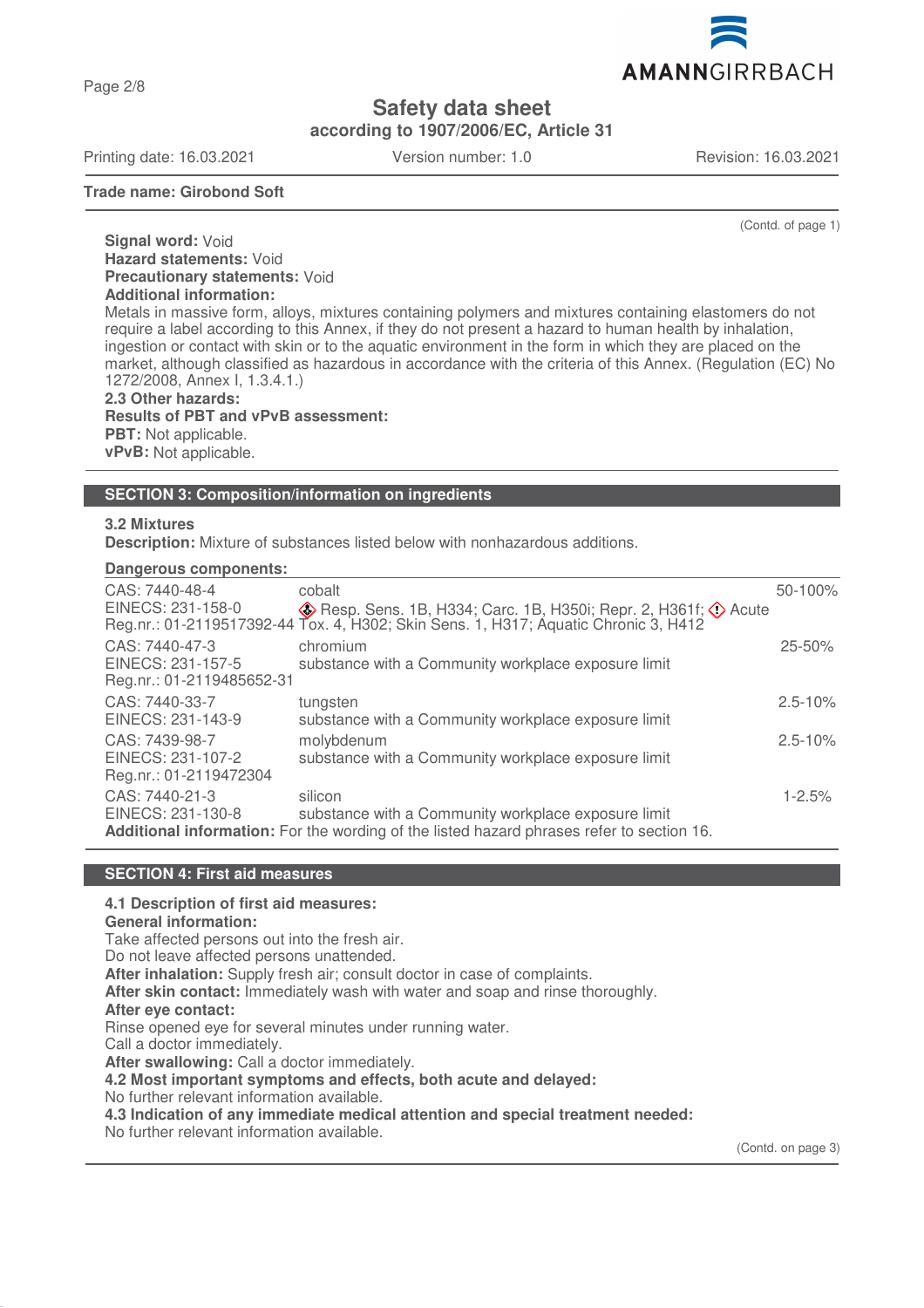

Page 3/8

# **Safety data sheet**

**according to 1907/2006/EC, Article 31**

Printing date: 16.03.2021 Version number: 1.0 Revision: 16.03.2021

**Trade name: Girobond Soft**

(Contd. of page 2)

## **SECTION 5: Firefighting measures**

**5.1 Extinguishing media:**

**Suitable extinguishing agents:** CO2, sand, extinguishing powder. Do not use water.

**For safety reasons unsuitable extinguishing agents:** Water

**5.2 Special hazards arising from the substance or mixture:**

Formation of toxic gases is possible during heating or in case of fire.

## **5.3 Advice for firefighters:**

**Protective equipment:**

Mouth respiratory protective device.

Do not inhale explosion gases or combustion gases.

**Additional information:**

Collect contaminated fire fighting water separately. It must not enter the sewage system.

## **SECTION 6: Accidental release measures**

**6.1 Personal precautions, protective equipment and emergency procedures:** Wear protective equipment. Keep unprotected persons away. Ensure adequate ventilation. Avoid formation of dust. Use respiratory protective device against the effects of fumes/dust/aerosol.

**6.2 Environmental precautions:** Do not allow to enter sewers/ surface or ground water.

**6.3 Methods and material for containment and cleaning up:**

Pick up mechanically.

Ensure adequate ventilation.

**6.4 Reference to other sections:**

See Section 7 for information on safe handling.

See Section 8 for information on personal protection equipment.

See Section 13 for disposal information.

## **SECTION 7: Handling and storage**

**7.1 Precautions for safe handling:** Open and handle receptacle with care. Ensure good ventilation/exhaustion at the workplace. Prevent formation of dust. Provide suction extractors if dust is formed. **Information about fire - and explosion protection:** Keep ignition sources away - Do not smoke.

#### **7.2 Conditions for safe storage, including any incompatibilities: Storage:**

**Requirements to be met by storerooms and receptacles:** Store only in the original receptacle. **Information about storage in one common storage facility:**

Store away from foodstuffs.

Do not store together with acids.

**Further information about storage conditions:** Keep container tightly sealed.

**7.3 Specific end use(s):** No further relevant information available.

(Contd. on page 4)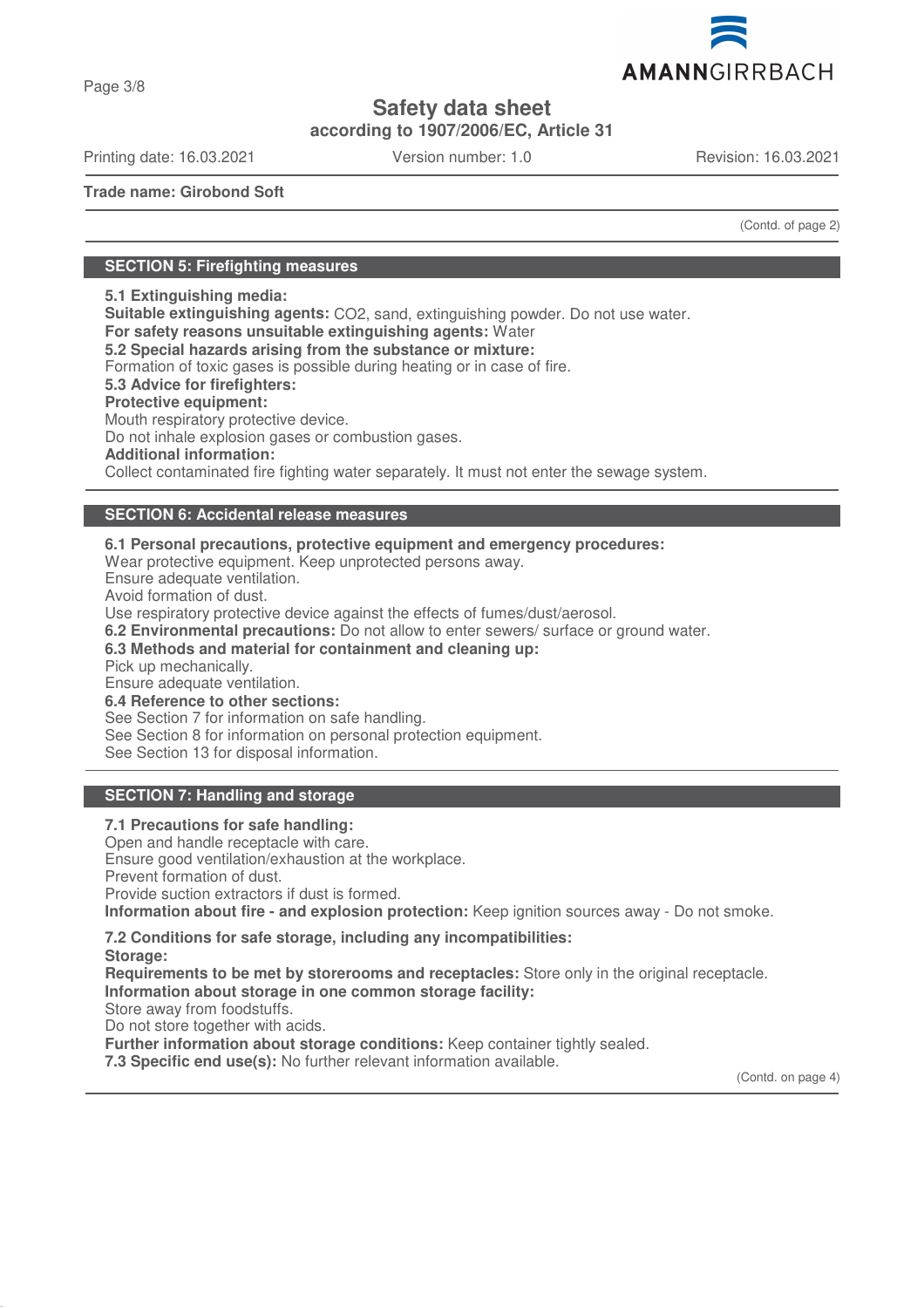

Page 4/8

**Safety data sheet**

**according to 1907/2006/EC, Article 31**

Printing date: 16.03.2021 Version number: 1.0 Revision: 16.03.2021

**Trade name: Girobond Soft**

(Contd. of page 3)

## **SECTION 8: Exposure controls/personal protection**

## **8.1 Control parameters:**

**Ingredients with limit values that require monitoring at the workplace:** 

#### **7440-48-4 cobalt**

OEL Long-term value: 0.02 mg/m<sup>3</sup> as Co; Sens.

## **7440-47-3 chromium**

OEL Long-term value: 2 mg/m<sup>3</sup> IOELV

#### **7440-33-7 tungsten**

OEL Short-term value: 10 mg/m<sup>3</sup> Long-term value: 5 mg/m<sup>3</sup> as W

## **7439-98-7 molybdenum**

OEL Long-term value: 3\* mg/m³ as Mo, \* respirable

## **7440-21-3 silicon**

OEL Long-term value: 10<sup>\*</sup> 4<sup>\*\*</sup> mg/m<sup>3</sup> \*total inhalable \*\*respirable dust

#### **8.2 Exposure controls:**

**Appropriate engineering controls** No further data; see item 7.

## **Individual protection measures, such as personal protective equipment**

## **General protective and hygienic measures:**

The usual precautionary measures are to be adhered to when handling chemicals.

Wash hands before breaks and at the end of work.

Keep away from foodstuffs, beverages and feed.

Do not inhale dust / smoke / mist.

Avoid contact with the eyes and skin.

#### **Respiratory protection:**

In case of brief exposure or low pollution use respiratory filter device. In case of intensive or longer exposure use self-contained respiratory protective device.

Short term filter device:

Filter P3

**Hand protection** Protective gloves

#### **Material of gloves:**

The selection of the suitable gloves does not only depend on the material, but also on further marks of quality and varies from manufacturer to manufacturer.

#### **Penetration time of glove material:**

The exact break through time has to be found out by the manufacturer of the protective gloves and has to be observed.

#### **Not suitable are gloves made of the following materials:**

Strong material gloves

Leather gloves

**Eye/face protection** Tightly sealed goggles

#### **SECTION 9: Physical and chemical properties**

**9.1 Information on basic physical and chemical properties: General Information: Colour:** Silver-coloured **Odour:** Odourless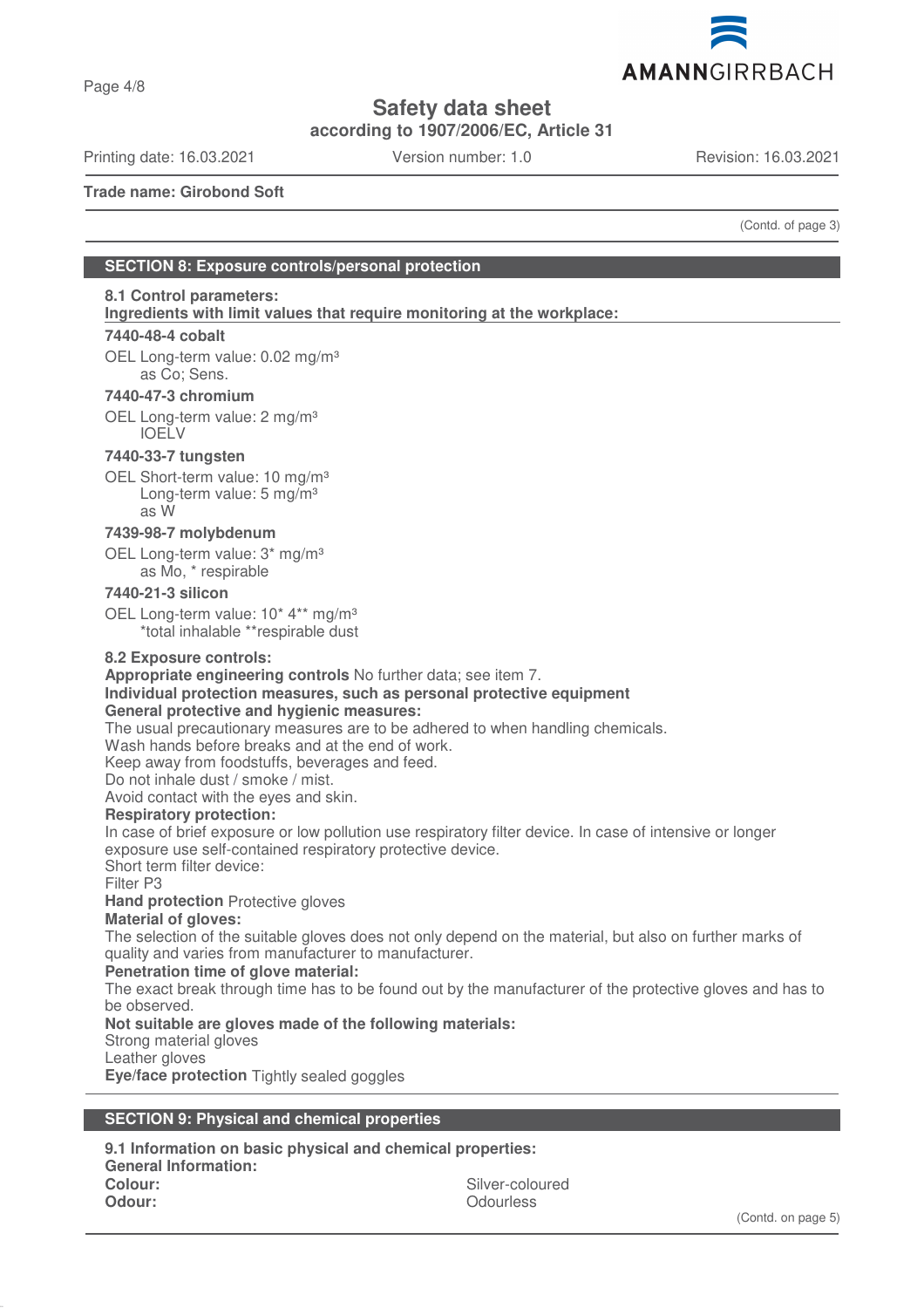AMANNGIRRBACH

**Safety data sheet**

**according to 1907/2006/EC, Article 31**

Printing date: 16.03.2021 Version number: 1.0 Revision: 16.03.2021

**Trade name: Girobond Soft**

|                                                    | (Contd. of page 4)                            |
|----------------------------------------------------|-----------------------------------------------|
| <b>Odour threshold:</b>                            | Not determined.                               |
| <b>Melting point/freezing point:</b>               | 1370 - 1415 °C                                |
| Boiling point or initial boiling point and boiling |                                               |
| range                                              | Undetermined.                                 |
| <b>Flammability</b>                                | Not applicable.                               |
| Lower and upper explosion limit                    |                                               |
| Lower:                                             | Not determined.                               |
| Upper:                                             | Not determined.                               |
| Flash point:                                       | Not applicable.                               |
| Auto-ignition temperature:                         | Product is not selfigniting.                  |
| <b>Decomposition temperature:</b>                  | Not determined.                               |
| pH                                                 | Not applicable.                               |
| <b>Viscosity:</b>                                  |                                               |
| <b>Kinematic viscosity</b>                         | Not applicable.                               |
| <b>Dynamic:</b>                                    | Not applicable.                               |
| <b>Solubility</b>                                  |                                               |
| water:                                             | Insoluble.                                    |
| Partition coefficient n-octanol/water (log value)  | Not determined.                               |
| Vapour pressure:                                   | Not determined.                               |
| Density and/or relative density                    |                                               |
| Density at 20 °C:                                  | $8.7$ g/cm <sup>3</sup>                       |
| <b>Relative density:</b>                           | Not determined.                               |
| Vapour density:                                    | Not determined.                               |
|                                                    |                                               |
| 9.2 Other information:                             |                                               |
| Appearance:                                        |                                               |
| Form:                                              | Solid                                         |
| Important information on protection of health      |                                               |
| and environment, and on safety.                    |                                               |
| <b>Explosive properties:</b>                       | Product does not present an explosion hazard. |
| <b>Change in condition:</b>                        |                                               |
| <b>Evaporation rate:</b>                           | Not applicable.                               |
| Information with regard to physical hazard         |                                               |
| classes                                            |                                               |
| <b>Explosives</b>                                  | Void                                          |
| <b>Flammable gases</b>                             | Void                                          |
| <b>Aerosols</b>                                    | Void                                          |
| <b>Oxidising gases</b>                             | Void                                          |
| <b>Gases under pressure</b>                        | Void                                          |
| <b>Flammable liquids</b>                           | Void                                          |
| <b>Flammable solids</b>                            | Void                                          |
| Self-reactive substances and mixtures              | Void                                          |
| <b>Pyrophoric liquids</b>                          | Void                                          |
| <b>Pyrophoric solids</b>                           | Void                                          |
| Self-heating substances and mixtures               | Void                                          |
| Substances and mixtures, which emit flammable      |                                               |
| gases in contact with water                        | Void                                          |
| <b>Oxidising liquids</b>                           | Void                                          |
| <b>Oxidising solids</b>                            | Void                                          |
| <b>Organic peroxides</b>                           | Void                                          |
| <b>Corrosive to metals</b>                         | Void                                          |
| <b>Desensitised explosives</b>                     | Void<br>$(Conted)$ on page $6$ )              |

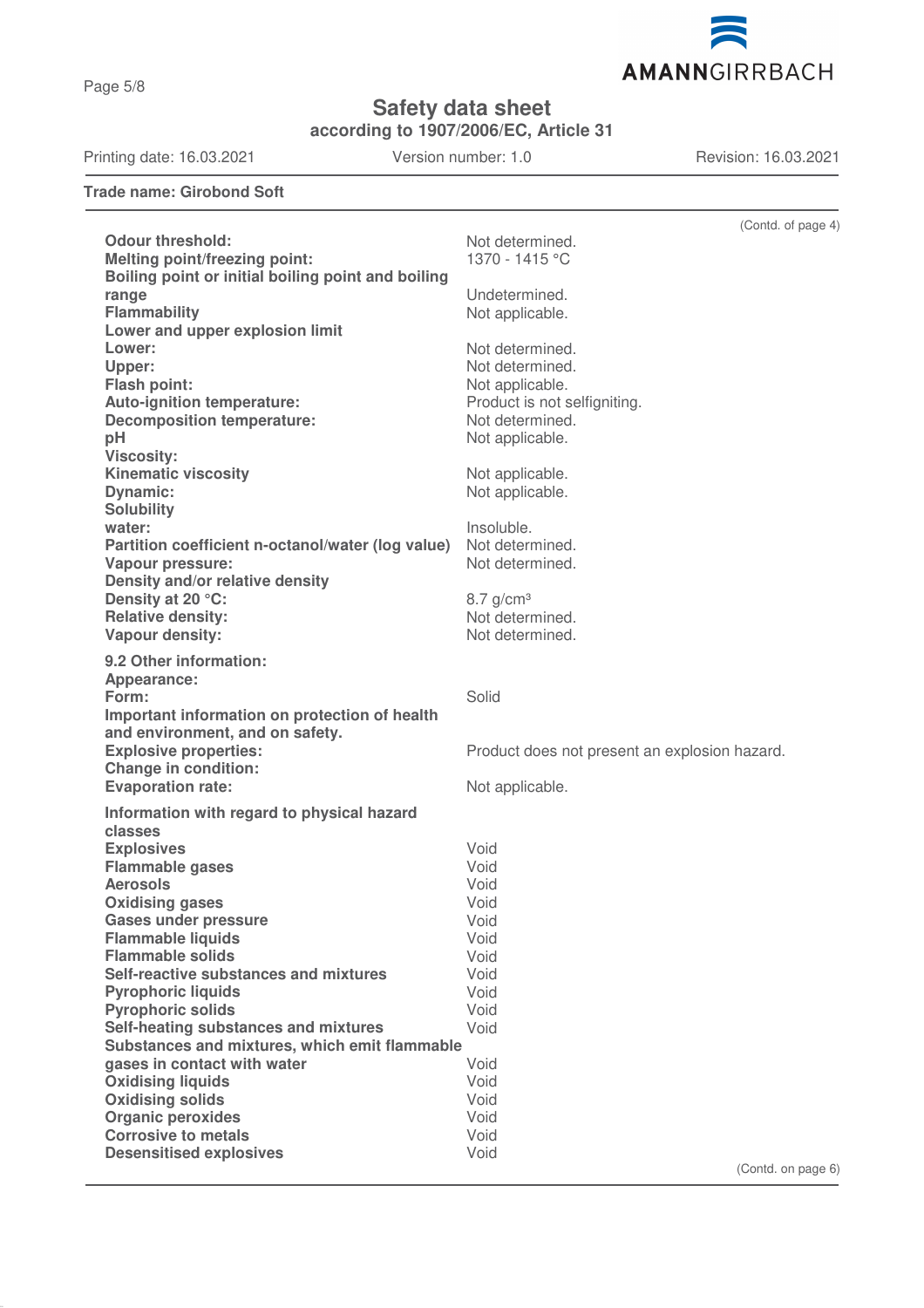

Page 6/8

# **Safety data sheet**

**according to 1907/2006/EC, Article 31**

Printing date: 16.03.2021 Version number: 1.0 Revision: 16.03.2021

**Trade name: Girobond Soft**

(Contd. of page 5)

## **SECTION 10: Stability and reactivity**

**10.1 Reactivity:** No further relevant information available.

**10.2 Chemical stability:**

**Thermal decomposition / conditions to be avoided:**

No decomposition if used according to specifications.

**10.3 Possibility of hazardous reactions:** No dangerous reactions known.

**10.4 Conditions to avoid:** No further relevant information available.

**10.5 Incompatible materials:** No further relevant information available.

**10.6 Hazardous decomposition products:**

Toxic metal oxide smoke

Poisonous gases/vapours

#### **SECTION 11: Toxicological information**

**11.1 Information on hazard classes as defined in Regulation (EC) No 1272/2008**

**Acute toxicity**

Harmful if swallowed.

**LD/LC50 values relevant for classification:** 

#### **7440-48-4 cobalt**

Oral LD50 550 mg/kg (rat) (OECD 425)

**Skin corrosion/irritation** Based on available data, the classification criteria are not met.

**Serious eye damage/irritation** Based on available data, the classification criteria are not met. **Respiratory or skin sensitisation**

May cause allergy or asthma symptoms or breathing difficulties if inhaled.

May cause an allergic skin reaction.

**Germ cell mutagenicity** Based on available data, the classification criteria are not met.

**Carcinogenicity** Based on available data, the classification criteria are not met.

**Reproductive toxicity**

Suspected of damaging fertility.

**STOT-single exposure** Based on available data, the classification criteria are not met.

**STOT-repeated exposure** Based on available data, the classification criteria are not met.

**Aspiration hazard** Based on available data, the classification criteria are not met.

#### **11.2 Information on other hazards**

**Endocrine disrupting properties** 

None of the ingredients is listed.

## **SECTION 12: Ecological information**

**12.1 Toxicity:**

**Aquatic toxicity:** No further relevant information available.

**12.2 Persistence and degradability:** No further relevant information available.

**12.3 Bioaccumulative potential:** No further relevant information available.

**12.4 Mobility in soil:** No further relevant information available.

**12.5 Results of PBT and vPvB assessment:**

**PBT:** Not applicable.

**vPvB:** Not applicable.

**12.6 Endocrine disrupting properties**

The product does not contain substances with endocrine disrupting properties.

**12.7 Other adverse effects:** No further relevant information available.

(Contd. on page 7)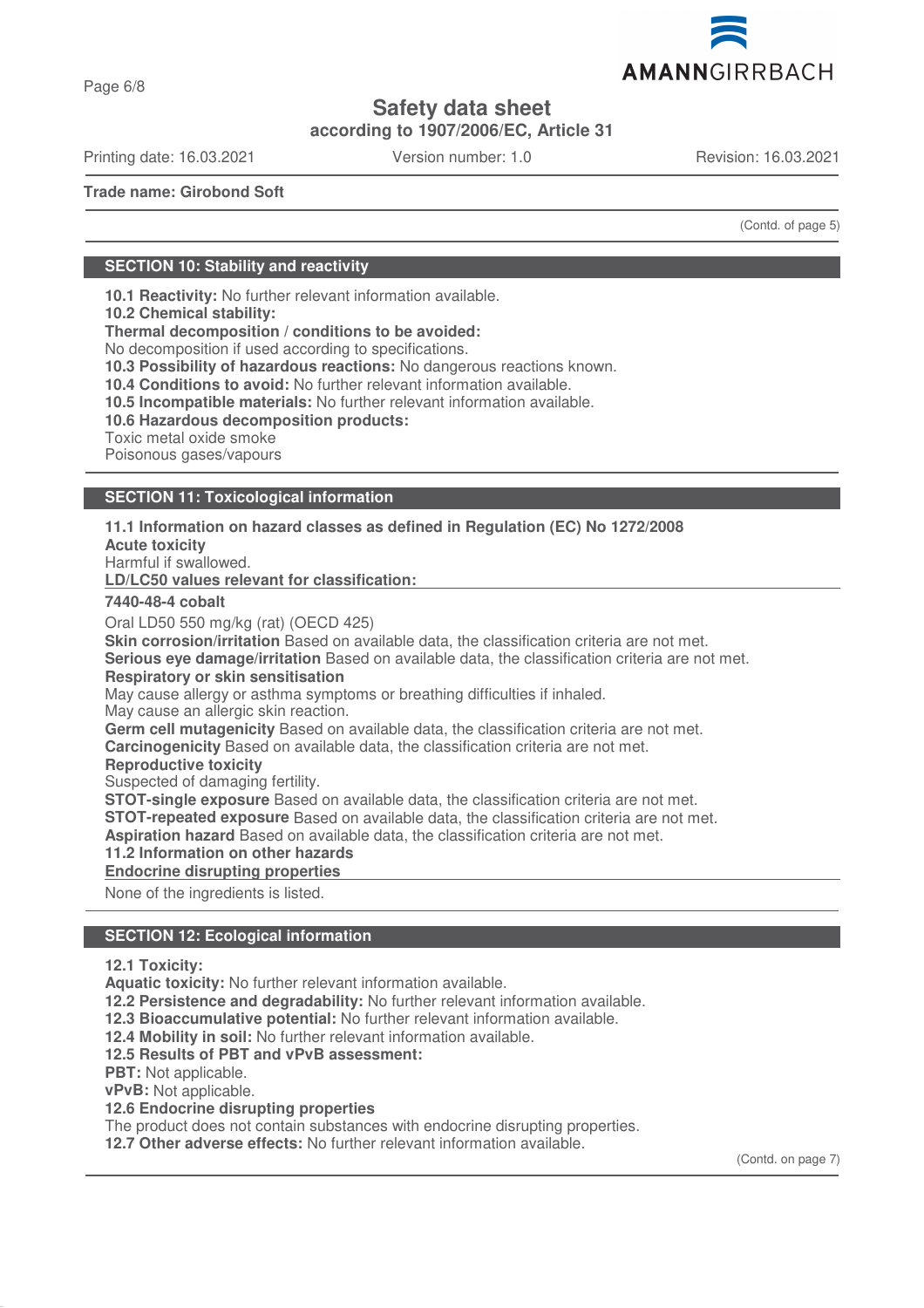Page 7/8

**Safety data sheet**

**according to 1907/2006/EC, Article 31**

Printing date: 16.03.2021 Version number: 1.0 Revision: 16.03.2021

(Contd. of page 6)

**Trade name: Girobond Soft**

## **Additional ecological information:**

**General notes:**

The product contains heavy metals. Avoid transfer into the environment. Specific preliminary treatments are necessary

Water hazard class 1 (German Regulation) (Self-assessment): slightly hazardous for water

## **SECTION 13: Disposal considerations**

**13.1 Waste treatment methods: European waste catalogue:** Dispose of contents/container in accordance with local/regional/national/international regulations. **Uncleaned packaging:**

**Recommendation:** Disposal must be made according to official regulations.

## **SECTION 14: Transport information**

| 14.1 UN number or ID number<br>ADR, ADN, IMDG, IATA<br>14.2 UN proper shipping name:<br>ADR, ADN, IMDG, IATA<br>14.3 Transport hazard class(es):                   | Void<br>Void                                     |
|--------------------------------------------------------------------------------------------------------------------------------------------------------------------|--------------------------------------------------|
| ADR, ADN, IMDG, IATA<br>Class:<br>14.4 Packing group:<br><b>ADR, IMDG, IATA</b><br><b>14.5 Environmental hazards:</b>                                              | Void<br>Void                                     |
| <b>Marine pollutant:</b><br>14.6 Special precautions for user:<br>14.7 Maritime transport in bulk according to IMO<br>instruments<br><b>UN "Model Regulation":</b> | No<br>Not applicable.<br>Not applicable.<br>Void |

## **SECTION 15: Regulatory information**

**15.1 Safety, health and environmental regulations/legislation specific for the substance or mixture:** No further relevant information available.

**Directive 2012/18/EU Named dangerous substances - ANNEX I** None of the ingredients is listed. **DIRECTIVE 2011/65/EU on the restriction of the use of certain hazardous substances in electrical and electronic equipment – Annex II** None of the ingredients is listed.

**15.2 Chemical safety assessment:** A Chemical Safety Assessment has not been carried out.

## **SECTION 16: Other information**

This information is based on our present knowledge. However, this shall not constitute a guarantee for any specific product features and shall not establish a legally valid contractual relationship.

#### **Relevant phrases:**

H302 Harmful if swallowed.

H317 May cause an allergic skin reaction.

H334 May cause allergy or asthma symptoms or breathing difficulties if inhaled.

H350i May cause cancer by inhalation.

H361f Suspected of damaging fertility.